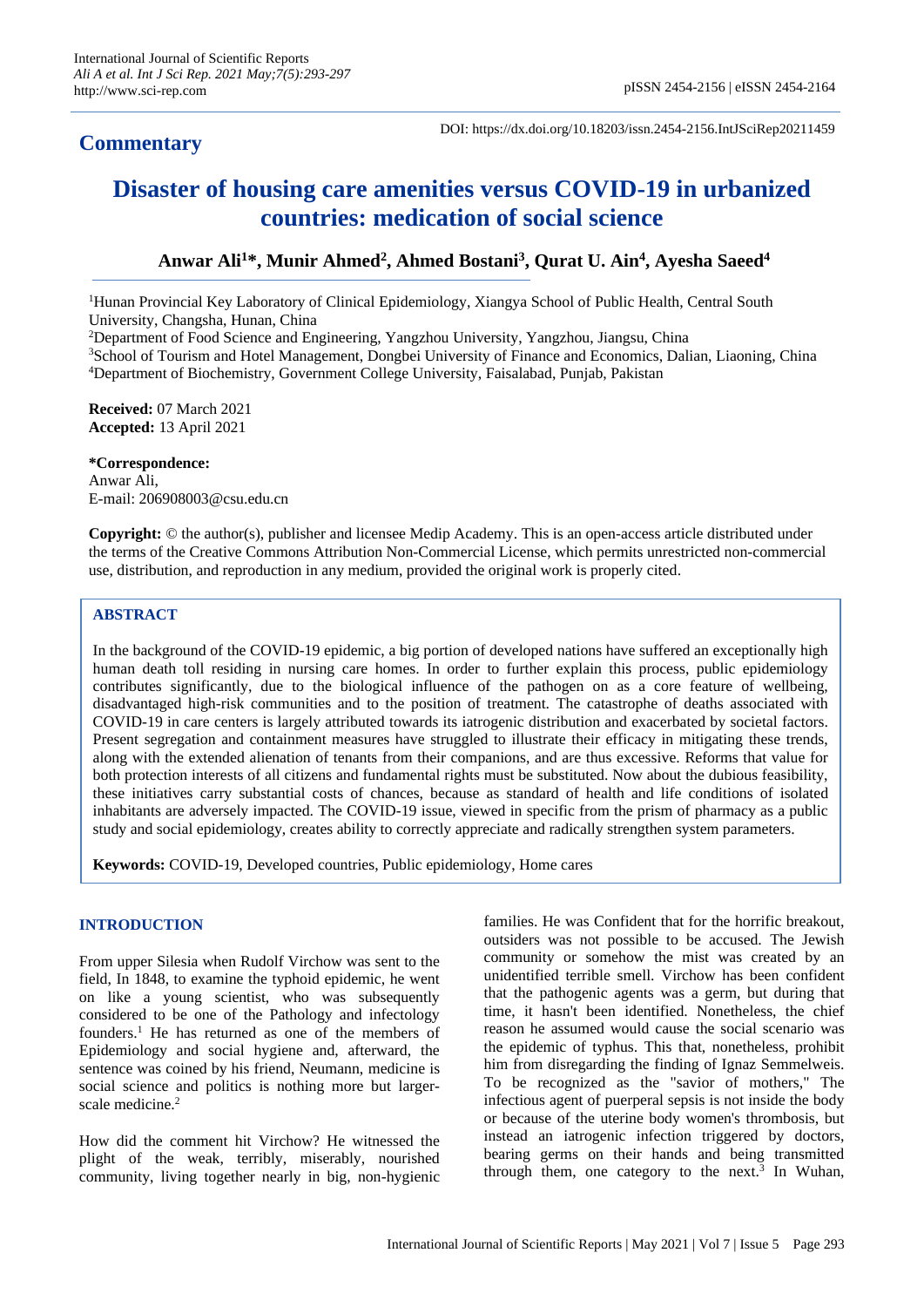China, an epidemic of a novel corona virus has been detected in December 2019. On 30 January, the world health organization declared a global health emergency and a worldwide pandemic on 11 March, when the epidemic hit Iran, Europe from south and west to north and east, and later triggered outbreaks in the United States, Russia, Australia and New Zealand, gradually impacting countries in the Middle and South America and also the African continent.

#### **COVID-19 AND SOCIOLOGICAL FACTORS**

COVID-19 (as excellently elaborated by Prasad et al), simultaneously revealed and intensified existing disparities and unfair nesses inside a nation at a worldwide platform, rendering numerous communities extremely sensitive to COVID-19 and its complications, including individuals living in poverty, lacking accommodation, lacking daily residence, without jobs or indigenous communities in care homes.<sup>4,5</sup> The response of policymakers, researchers and specialists in several moderate nations, while varying in depth, adopted a similar pattern: it began with tracking the very first victims, trying to locate the 'patient zero' backwards, concentrating on private care, particularly critical care units (ICUs), shutting boarders, sealing the whole inhabitants though almost tightly and quickly and completely limiting individuals who live in care facilities and gradually in all bigger firms from their families.<sup> $6,7$ </sup> Increasing 'reserve potentials' in emergency rooms and protecting the lives of residential care facility inhabitants were just the prime causes provided for the tighter isolation. They have been immediately most disadvantaged in such rising COVID-19 infection countries. Extreme results due to weakness and chronic comorbidities, subjected to workforce shortfall situations, inadequate access to precautions, and minimal training of employees in infection control practices.<sup>8,9</sup>

At the early part of the outbreak of COVID-19, health officials, biologists and medical professionals nevertheless, the upper society was worriedly concentrated on the ICUs. Most hospitals in Europe have reported worldwide rapidly optimizing efforts to create, decreasing postponable treatments and being capable of responding appropriately, albeit challenging the public's health problems linked to COVID-19. A disaster of much higher importance was to be discovered in the previously neglected 'side level' so frequently unrecognized: the tragic death of occupants in care homes, who have been residing within complete isolation for few weeks. For about every moderate nation, this method is especially useful, no matter if the citizens live in either a residential care home, free or privately financed.<sup>10</sup> In New Zealand, several of the nation's only with smoothest and easiest to lock down, domestic isolation via the development of 'family household bubbles' and is one of the smallest rates of infection There was no avoidance of unnecessary deaths in care homes capable.<sup>11</sup> What happened? Is this a fact of nature that such a group appeared to die only because of their feebleness and comorbidity? And another of kin, substantial someone else or legal advisors are kept away in order to protect people living within residential care homes, the least such nations will do.

It is increasingly obvious that perhaps the 'care home zone' is not a secure haven, however on the opposite, regardless of shutdown circumstances, a location of markedly higher risk.<sup>12</sup> Therefore, our concern has become a hypothetical one and the response is: no, it's really not and this knowledge is not fresh. $8-13$  We should have learned all this from Virchow, Semmelweis or James Carville's popular Bill Clinton political campaign song of the essential role of financial factors (Table 1). This is really the narrative of the COVID-19 disaster noticeable in several moderate nations in such times, stated via the prism of science as a sociology, emphasizing background of healthcare and public epidemiology: Now with COVID-19 disease outbreak, developed nations have constructed their reactions guided by natural science and epidemiology, centered on the acute climate, safety equipment and monitoring, and developing ethical standards for the anticipated 'challenging' treatment in private care of safe and effective services such as ventilation systems or extracorporeal membrane oxygenation (ECMO).<sup>14,15</sup> Since COVID-19 can impact a person without even being (immediately) symptomatic, the disease can quickly transmitted through health professionals and inhabitants' encounters despite lockout circumstances. It became evident including in fully skilled, exemplary nursing facilities with high-risk employees involved, practically transforming care facilities to 'grounds zero' and involuntarily leading to the fatalities of patient people who could not afford private care and treatment or in a stable place.<sup>16</sup> A terrific 'viral dying' is being observed in residential care homes each fall in several moderate nations, before even COVID-19. COVID-19 is far more lethal relative to the above, and we actually have no vaccines but only very small possible treatments.

As even the existing evidence thus rapidly reveals, age, inadequacy and comorbidities are major causes, however according to Virchow's social latest research, the social background of care homes and other cultural establishments 10 in several moderate nations adds enormously to the casualty count themselves, with a range from zero percent (Hong Kong) to up to 85 perceived.8-14,16 Canada with excess numbers of care home fatalities not completely based on the actual proportion of regional COVID-19 associated fatalities.<sup>10</sup> Caregivers, managers, house cleaning workers and physicians working in 'care home bubbles' don't really feel bad and therefore cannot be made accountable. That is the underlying supervisory rationale of several care home sites that holds the danger of experiencing a system with high and deadly facilities.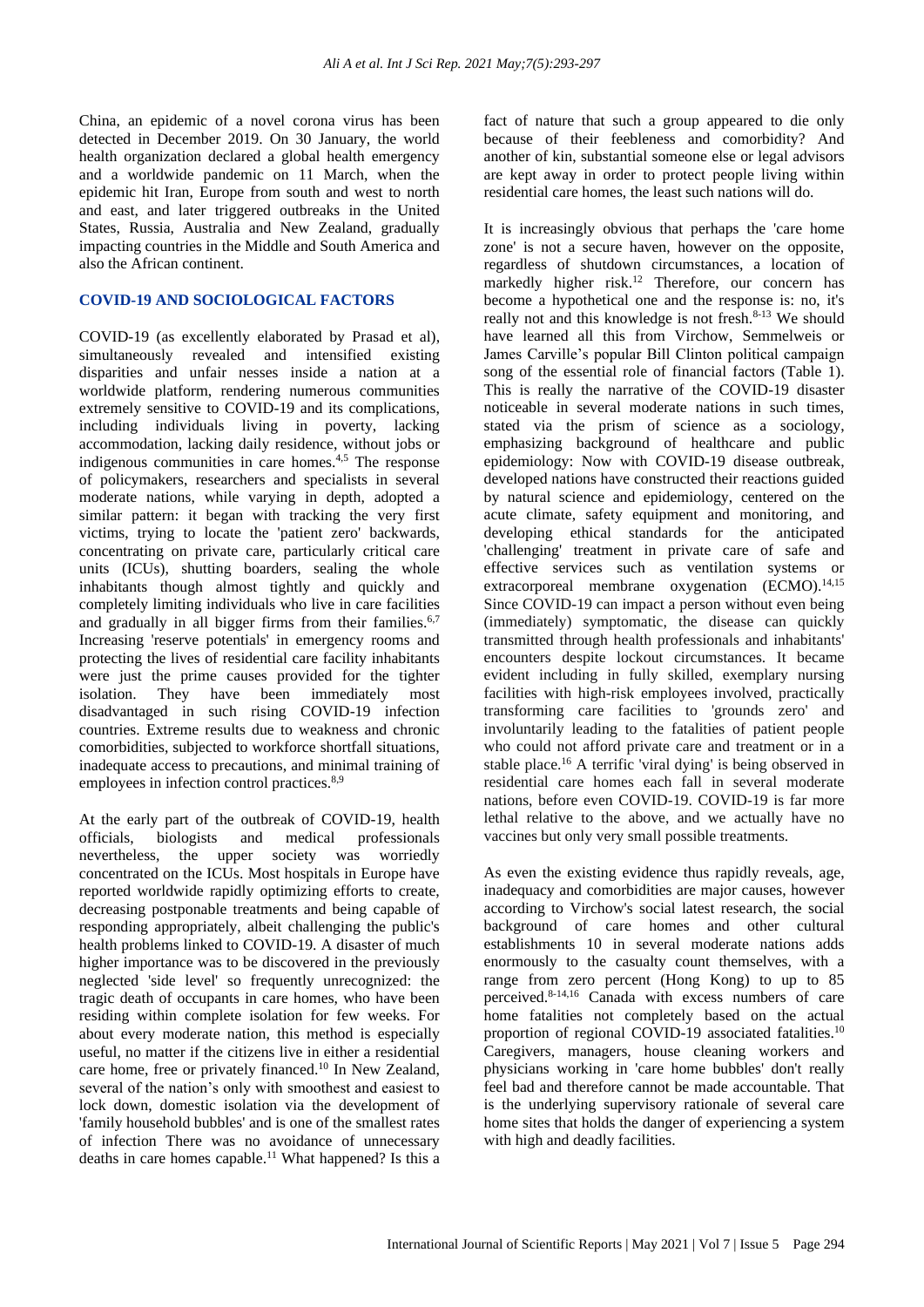#### **Table 1: Campaign song of the essential role of financial factors.**

| Campaign song of the essential role of financial factors                                                                       |
|--------------------------------------------------------------------------------------------------------------------------------|
| A contagious 'attacker' doesn't really exist solely in 'expats' or 'individuals' (cultural or religious communities, refugees, |
| tourists, they), bringing pathogens to any within (countries, organizations, households, a 'we')                               |
| A cultural construct, a concept haven't ever able to interrupt a natural occurrence such as an infectious infection, is to     |
| demarcate boundaries by technological walls or identify 'in' and 'out' communities.                                            |
| People are susceptible to pathogens in large families (or shelters) because of their social setting, so this is not outward,   |
| but internal causes that are definitive.                                                                                       |
| Infectious diseases, nosocomial or otherwise, are easily distributed in different healthcare institutions where persons at     |
| large risk work closely around each other.                                                                                     |
|                                                                                                                                |

Hospital and health workers make a major contribution to the transmission of the disease.

If employees are short staffed, poorly equipped, underfunded, sent to duty also with indications, further more being checked together with inhabitants are absolutely stupidity.

Even if it is due to depleted care and support resources or the maximization of corporate equity as financial assets of major private firms operating community nursing homes, it's also doesn't really matter.

Indiscriminately, visit exclusion policies were unsuccessful in combating this epidemic and adversely affected both overall health and standard of life.17,18 The existing data clearly shows that the exclusion steps were not successful in avoiding the dissemination of COVID-19.

#### **SOCIAL EPIDEMIOLOGY**

Due to the deterioration of depression and mental disorde rs, for example, by restricting social connections and restricting access to health services required, like appointmen ts to medical doctors (GPs) and experts in hospice care, physiotherapists, posologists, and several others. Finally, because of the ongoing isolation from the disadvantaged, the collective mortality with the most disadvantaged whic h accompany the biological one. Second, general practitioners needs to be improved so that policymakers, GPs, supervisors and hospital staff can better prepare and adapt to the changing needs of individuals living in psychiatric hospitals. Secondly, both, it is important to find innovative and secure solutions that allow for Inhabitants to stay in touch with their family members legal agents, thereby protecting the standard of living necessary basic dignity, to protect them. In there is no sense, trusting the partners or those who are correctly told next.

It is more risky for parents as well as legal officials to GPs, paramedics or housecleaning workers this theory is backed by recent and indeed existing evidence from different aspects Epidemiology and background of epidemic diseases.<sup>18</sup> Unlike employers, on a stressful day, families do not even have to take care of 20 hospital patients at once, but only accompany their first and only mom, dad, and infant or good friend Offer love to your mate, a feeling of connection and security, within total lockdown circumstances, and greatly exacerbating the demanding nursing job of the professional workers. In addition, care facilities require the right safety devices and preparation to be used on both workers and families. There is a need for an extra cautionary note: not all planning capacity was lost by care home tenant's capacities. A lot of people also have the potential. Hence, they should be interested in decisions about and on medical treatment risks taken or averted. Even if many inhabitants just want be treated at home, In the event of a drastic worsening of fitness, not many wish to forego existence therapy, many like to be moved to health care facilities and ICUs that can be handled by government advance treatment scheduling.<sup>19</sup>

Any people vary in weighing independence and protection and wishing to see kids or grandkids, as promised by democratic countries to all inhabitants who are still responsible for the society as well. Thus the, care home managers must do their utmost to provide realistic, innovative solutions, for example, In try to reduce risks to both workers and people,' threat bearing' and 'threat forestalling classes' are segregated. What might have been the more common lesson to be learned in nursing homes from this example, actually occurring in most moderate nations, labelled as a human crisis by the Canadian theorist Monique Lanoix?<sup>20</sup> When main communal populations with marginalized people are all at risk of being 'grounds zero,' we should restore 'old' proposals of tiny societies with aged or handicapped people, supported inside residential neighbourhoods by professional, possibly the best health professionals, which may even prove economical in overall. It will definitely be even more compassionate and secure, so as close to 85% of COVID-19-related fatalities in moderate nations are care home inhabitants, excluding Hong Kong, the introduction of regular entire care home checking of workers and the general public and a quick, rapid patient quarantine, Which must be analyzed properly and about 34% of all fatalities are inhabitants living at residential societies.<sup>8,10</sup> The very next disease outbreak may not be as lethal, even without extremely successful therapies or a vaccine at hand, if individuals gather in community institutions. $8,4$  At last, we should turn to Dr Virchow again, arguing for further social equality, as 'politics on a wider scale was nothing more than medicine.' For a greater analysis of the determinants leading to these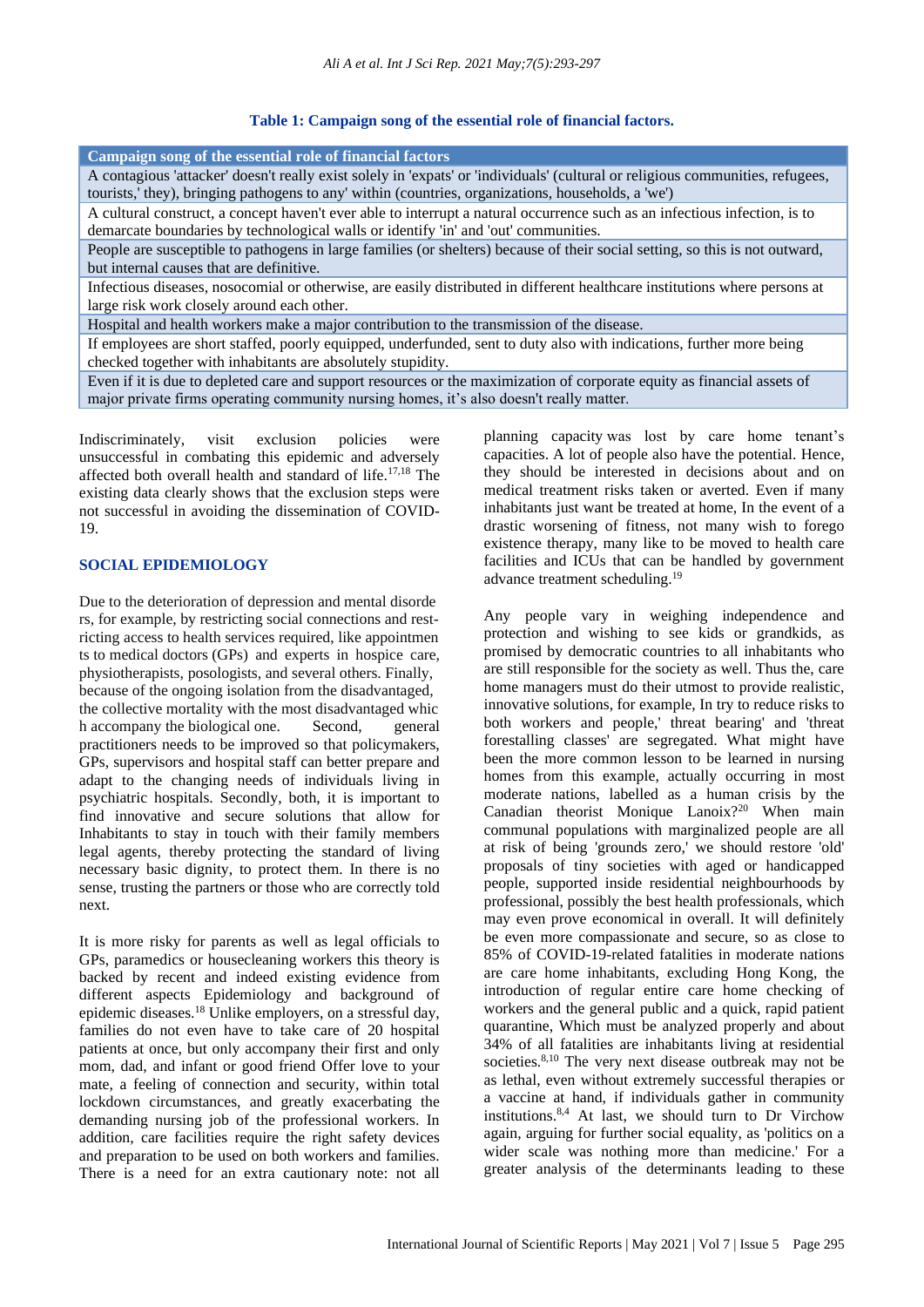disasters and for the creation of better interventions, social epidemiology and the past of bacterial infections are important. If a decent portion of the budget currently spent on essential biological scientific research and touch monitoring in moderate nations contributes to the development, financing and recruitment of the care homes environment and even to certain 'large households' across the globe. $21$  The foregoing initiatives may possibly become the turning point to help cope for the next epidemic of infectious agent and avoid needless death and misery for several individuals around the world in order to create good quality of life.

#### **CONCLUSION**

The deaths linked to COVID-19 in health care facilities are due to the drug's iatrogenic delivery and compounded by social causes. Present segregation and enclosure policies have failed to demonstrate their usefulness in reversing these patterns, together with the prolonged separation of residents from their companions, and are therefore excessive. We require that reforms that uphold both public interests and fundamental rights take precedence. Now about the doubtful viability, these measures bear significant costs of chances, because as quality of health and life standards of isolated inhabitants are adversely impacted. The COVID-19 question, viewed in specific from the prism of pharmacy as a public analysis and social epidemiology, creates capacity to correctly appreciate and dramatically improve device parameters.

#### **ACKNOWLEDGEMENTS**

Authors would like to thank Central South University for providing us free access to the journals and library.

*Funding: No funding sources Conflict of interest: None declared Ethical approval: Not required*

#### **REFERENCES**

- 1. Virchow R. Mittheilungen über die in oberschlesien herrschende typhus-epidemie (news about the typhoid epidemic in upper silesia. Berlin: De Gruyter; 1848.
- 2. Mackenbach JP. Politics is nothing but medicine at a larger scale: reflections on public health's biggest idea. J Epidemiol Community Health. 2009;63:181- 4.
- 3. Kadar N, Romero R, Papp Z. Ignaz Semmelweis: the "savior of mothers": On the 200th anniversary of his birth. Am J Obstet Gynecol. 2018;219:519-22.
- 4. Prasad V, Sri BS, Gaitonde R. Bridging a false dichotomy in the COVID-19 response: a public health approach to the 'lockdown' debate. BMJ Glob Health. 2020;5:e002909.
- 5. Kali E. Coronavirus and the social determinants of health. Available at: https://ncrc.org/ coronavirus-

and- the- social- determinants- of- health/. Accessed on 30 December 2020.

- 6. Wilkinson D. ICU triage in an impending crisis: uncertainty, pre-emption and preparation. J Med Ethics. 2020;46:287-8.
- 7. Emanuel EJ, Persad G, Upshur R. Fair allocation of scarce medical resources in the time of Covid-19. N Engl J Med. 2020;382:2049-55.
- 8. Salcher-Konrad M, Jhass A, Naci H. Updated findings: living systematic review of emerging evidence on COVID-19 related mortality and spread of disease in long-term care, 2020. Available at: https://ltccovid. org/ 2020/ 06/ 30/ updated- findingsliving-systematicreview- of- emerging- evidence- oncovid- 19- related- mortality- andspread- of- diseasein-long-term- care/. Accessed on 30 December 2020.
- 9. Burki T. England and Wales see 20000 excess deaths in care homes. Lancet. 2020;395:1602.
- 10. Comas-Herrera A, Zalakaín J, Litwin C. Mortality associated with COVID19 outbreaks in care homes: early International evidence. Available at: https:// ltccovid.org/wp-content/uploads/2020/06/Mortality associated-with-COVID-21-May-1. Accessed on 30 December 2020.
- 11. Health staff working to deal with dementia care facility COVID-19 cluster. Available at: https://www.rnz.co.nz/news/national/413602/ healthstaff- working- to- deal- with- dementia- carefacilitycovid- 19- cluster. Accessed on 30 December 2020.
- 12. Koshkouei A, Abel L, Pilbeam C. How can pandemic spreads be contained in care homes? Available at: https://www.cebm.net/covid-19/howcan-pandemic-spreads-be-contained-in-care- homes/. Accessed on 30 December 2020.
- 13. Birnbaum M, Booth W. Nursing homes linked to up to half of coronavirus deaths in Europe, who says. Washington post, 2020. Available at: https://www. washingtonpost.com/world/europe/nursing homescoronavirus-deaths- europe/ 2020/ 04/ 23/ d635619c-8561-11ea-81a3-9690c9881111\_story.Html. Accessed on 30 December 2020.
- 14. Etard J-F, Vanhems P, Atlani-Duault L. Potential lethal outbreak of coronavirus disease (COVID-19) among the elderly in retirement homes and long-term facilities, France, March 2020. Euro Surveill. 2020; 25:2000448.
- 15. Truog RD, Mitchell C, Daley GQ. The Toughest triage allocating ventilators in a pandemic. N Engl J Med. 2020;382:1973-5.
- *16.* Barnett ML, Grabowski DC. Nursing homes are ground zero for covid-19 pandemic. JAMA Health Forum. *2020.*
- 17. Gordon AL, Goodman C, Achterberg W. Commentary: COVID in care homes-challenges and dilemmas in healthcare delivery. Age Ageing. 2020;13:afaa113.
- 18. Abramson A. Protecting nursing home residents during COVID-19. American psychological association. Available at: <http://www.apa.org/>